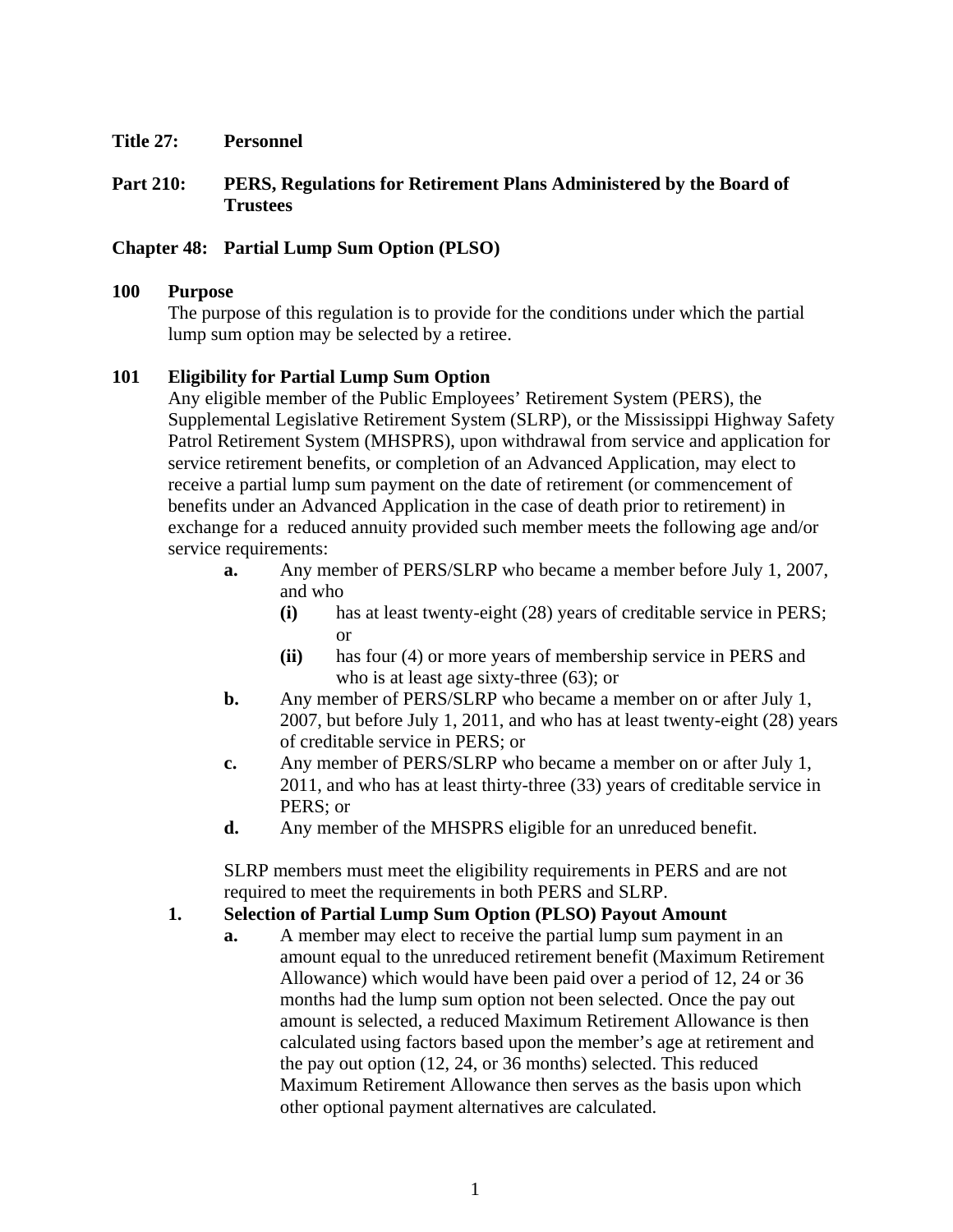- **b.** Where a partial lump sum distribution is elected on an Advanced Application in conjunction with either the Maximum Retirement Allowance or an allowable option as noted in Section 101.2 of this Regulation, a different beneficiary may not be named for the purpose of receiving only the PLSO payment. The partial lump sum distribution shall be paid to the same beneficiary as named under the optional benefit payment selected.
- **c.** From and after January 1, 2003, if there is an election of the Partial Lump Sum Option (Option 6) after the member has attained the age of sixty-five (65) years, the actuarial equivalent factor based on the retiree's age at the time of retirement shall be used to compute the reduced maximum monthly retirement allowance.

## **2. PLSO Not Available with Certain Options**

The lump sum payment option shall be paid only in conjunction with service retirement benefits selected by the member and shall not be combined with Option 1 (the pro-rated straight life annuity), a disability benefit, a statutory spouse/dependent child benefit, or a benefit calculated after reemployment of a former retiree.

### **3. Effect of PLSO Selection on Calculation of Retirement Benefit at Subsequent Retirement**

Further, should a retiree, after having received a partial lump sum payment, be reemployed, the new maximum benefit, including salary and service credit upon subsequent retirement, shall be reduced by the same dollar amount plus one percent (1%) of that amount for each month that the retiree's benefit was terminated due to the retiree's return to covered employment.

### **4. Payment of PLSO Amount**

- a. At retirement, a member must name a beneficiary, as applicable, under the maximum retirement allowance or optional payment plan. When the partial lump sum distribution is selected on a service retirement application, the lump sum amount shall be paid to the retiree.
- b. The partial lump sum payment shall be paid in a check separate from the regular monthly retirement benefit.
- c. The total amount of the partial lump sum payment shall be deducted from the member's account balance consisting of the employee contributions plus interest for purposes of determining unused contributions remaining in the account.
- d. The member (or the beneficiary where benefits are payable to a beneficiary pursuant to an Advanced Application) may elect to rollover the taxable portion of the partial lump sum payment to an eligible retirement plan or individual retirement account (IRA). The non-taxable portion of the partial lump sum payment can be rolled over to an IRA or another qualified retirement plan as allowed by Internal Revenue Service regulations.

# **5. Taxation of PLSO Amount**

This partial lump sum payment shall be subject to federal income tax in accordance with the Internal Revenue Code Section 72 or other such Internal